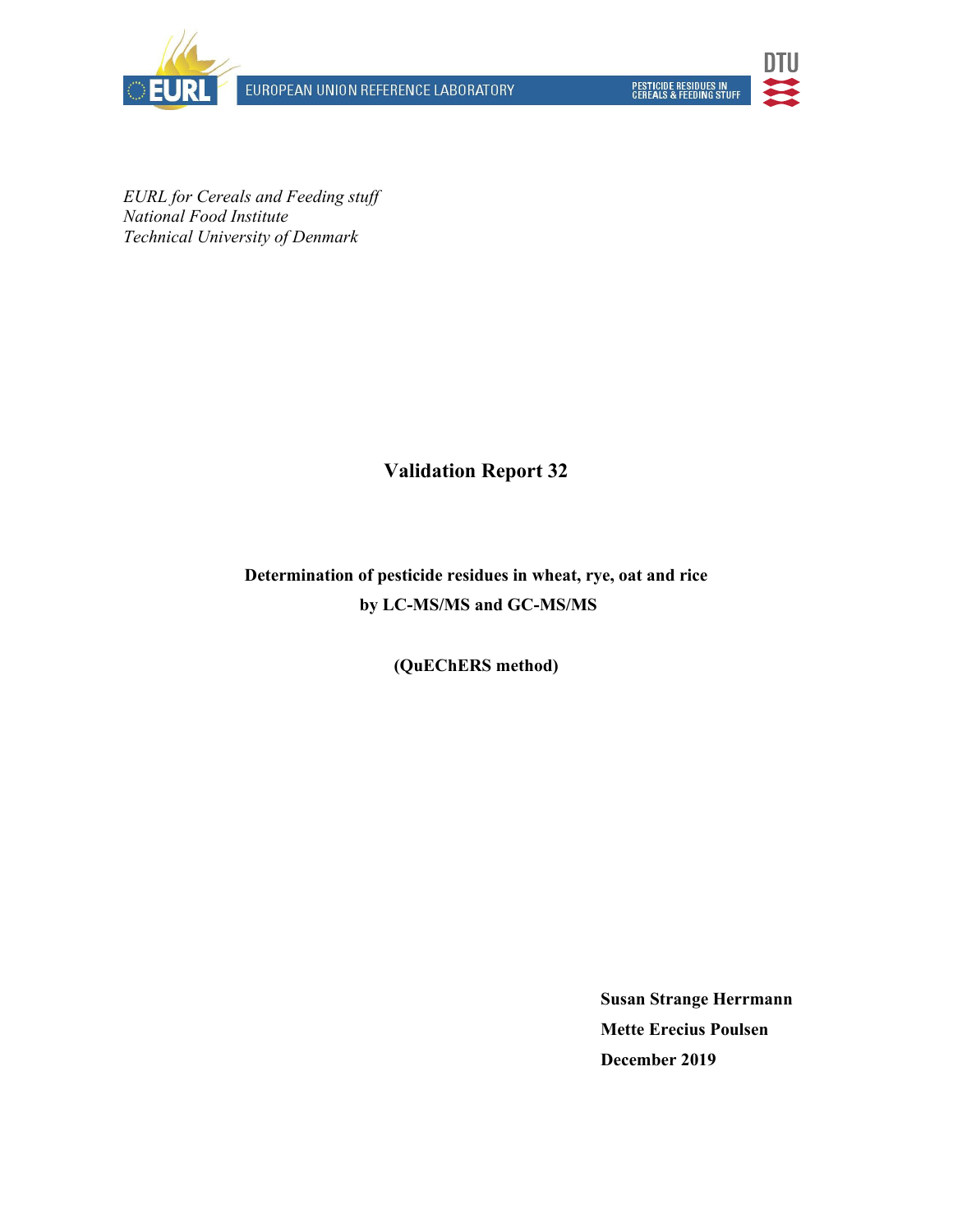# **CONTENT:**

| Appendix 2. Recoveries, repeatability $(RSDr)$ , internal reproducibility $(RSDR)$ , expanded<br>uncertainty (U) and Limit of Quantification (LOQ) for pesticides validated on four cereal |  |
|--------------------------------------------------------------------------------------------------------------------------------------------------------------------------------------------|--|
| Appendix 3. List of compounds included in the validation study including reason for inclusion. $\dots$ 14                                                                                  |  |
|                                                                                                                                                                                            |  |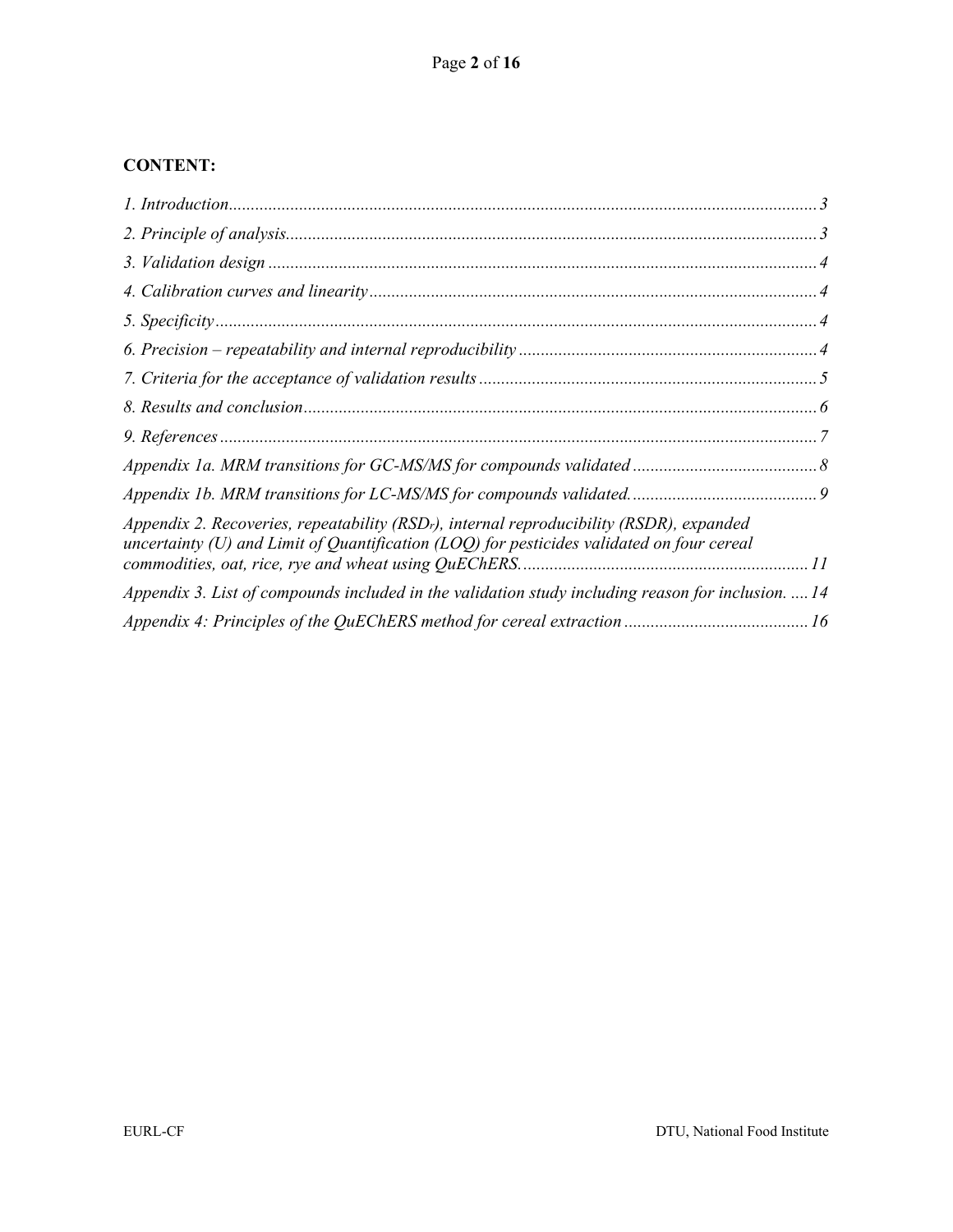#### **1. Introduction**

This report describes the validation of the QuEChERS method combined with GC-MS/MS and LC-MS/MS. The method was tried validated for 31 pesticides and metabolites by both LC-MSMS and GC-MSMS in wheat, rye, oat and rice. The QuEChERS method is an extraction method which has been developed to be Quick, Easy, Cheap, Efficient, Rugged and Safe. The method is most commonly used on fruit, vegetables and cereals<sup>1</sup>. The pesticides included in the validation study and the reason for including them is presented in Appendix 3.

### **2. Principle of analysis**

**Sample preparation:** The cereal samples are milled with a sieve at 1 mm.

The extraction procedure is outlines in Appendix 4 and described briefly in the following.

**Extraction:** Water and acetonitrile is added and the sample is shaken and a salt and buffer mixture is added and the sample is shaken again.

**Clean-up:** After centrifugation the supernatant is transferred to a clean tube and put in -80 degree freezer for minimum 15 minutes. The extracts are then allowed to thaw until almost liquid state and then centrifuged. At this point an aliquot is withdrawn and filtered, diluted 1:1 with acetonitrile and analysed by LC-MS/MS. The rest of the supernatant is transferred to a tube containing PSA and MgSO4. After shaking and an additional centrifugation step the final extract is diluted 1:1 with acetonitrile to obtain the same matrix concentration as in the matrix matched calibration standards.

**Quantification and qualification:** The final extracts are analysed by GC-MS/MS. Crude extract withdrawn before PSA clean-up was analysed by LC-MS/MS.

**GC-MS/MS:** The pesticide residues were separated on a DB5-MS column and analysed by triple quadrupole operating in the multiple reaction monitoring mode (MRM) with electron energy at 70 eV, source temperature at  $180^{\circ}$ C and transfer line at  $250^{\circ}$ C. The injection volume was 1 µl. For each pesticide minimum two sets of precursor and product ions were determined. One for quantification and one for qualification. The MRM transitions for the pesticides and degradation products are given in Appendix 1a.

**LC-MS/MS**: The pesticide residues are separated on a reversed-phase column and detected by tandem mass spectrometry (MS/MS) by electrospray (ESI). The validation includes pesticides determined in positive and negative mode. All pesticides were detected in the MRM mode. For each pesticide or metabolite a precursor ion and 2 product ions were determined. One product ion for quantification and one for qualification. The MRM transitions for the pesticides and degradation products sought validated are given in Appendix 1b.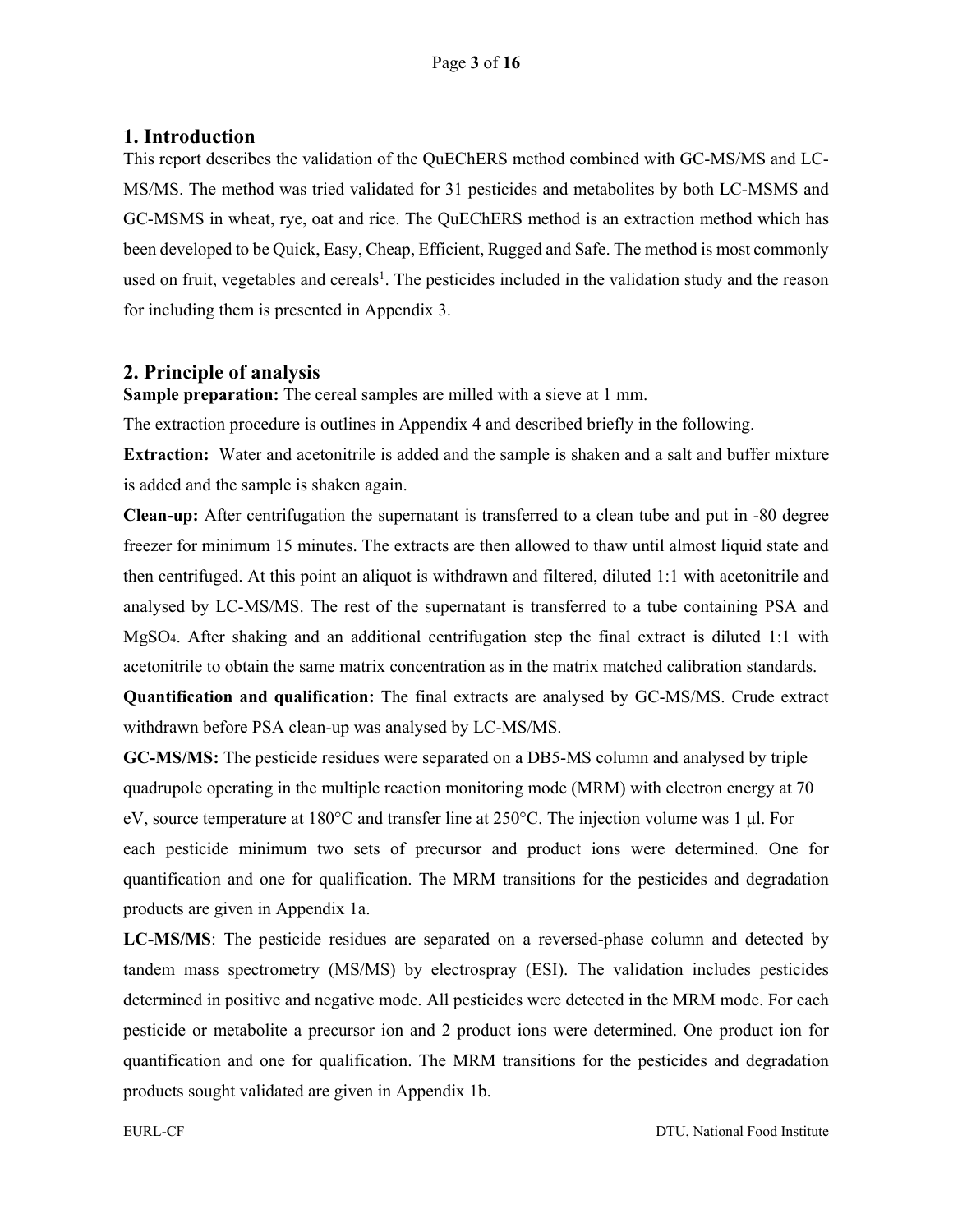## **3. Validation design**

The method was sought validated for 31 pesticides or metabolites in oat, rice, rye and wheat, see **Appendix 1**. The validation was performed on 5-6 replicates on oat, rice, rye and wheat at each of the three spiking levels; 0.002, 0.005, 0.01 and 0.05 mg/kg. A blank sample of each cereal commodity is included.

# **4. Calibration curves and linearity**

The calibration curve is determined by the analysis of each of the analysts at least 4 calibration levels within the range of 0.3 to 33.3 ng/ml. The quantification was performed from the mean of two bracketing calibration curves. The calibration curves were fitted to a linear curve. The majority of the correlation coefficients (R) were higher or equal to 0.99 but none were lower than 0.97. Thus, good linearity was observed within the relevant concentration range.

# **5. Specificity**

The ion ratios for sample extracts were within  $\pm 30\%$  (relative) of average of relevant calibration standards from same sequence. The ion ratios may vary slightly depending on concentration level and in some cases the average of calibration standard are based on the lower calibration levels for the low spike samples.

# **6. Precision – repeatability and internal reproducibility**

Repeatability was calculated for all pesticides and degradation products on all three spiking levels  $(0.002, 0.005, 0.01$  and  $(0.05 \text{ mg/kg})$ . Repeatability is given as the relative standard deviation on the result from two or more analysis at the same sample, done by the same technician, on the same instrument and within a short period of time.

Repeatability (RSD<sub>r</sub>) in this validation was calculated from the 5-6 replicate determinations. Repeatability were calculated as given in ISO 5725-22.

#### **Accuracy – Recovery**

The accuracy was determined from recovery studies in which samples were spiked at three concentration levels (0.002, 0.005, 0.01 and 0.05 mg/kg) with the relevant pesticides, isomers and degradation products.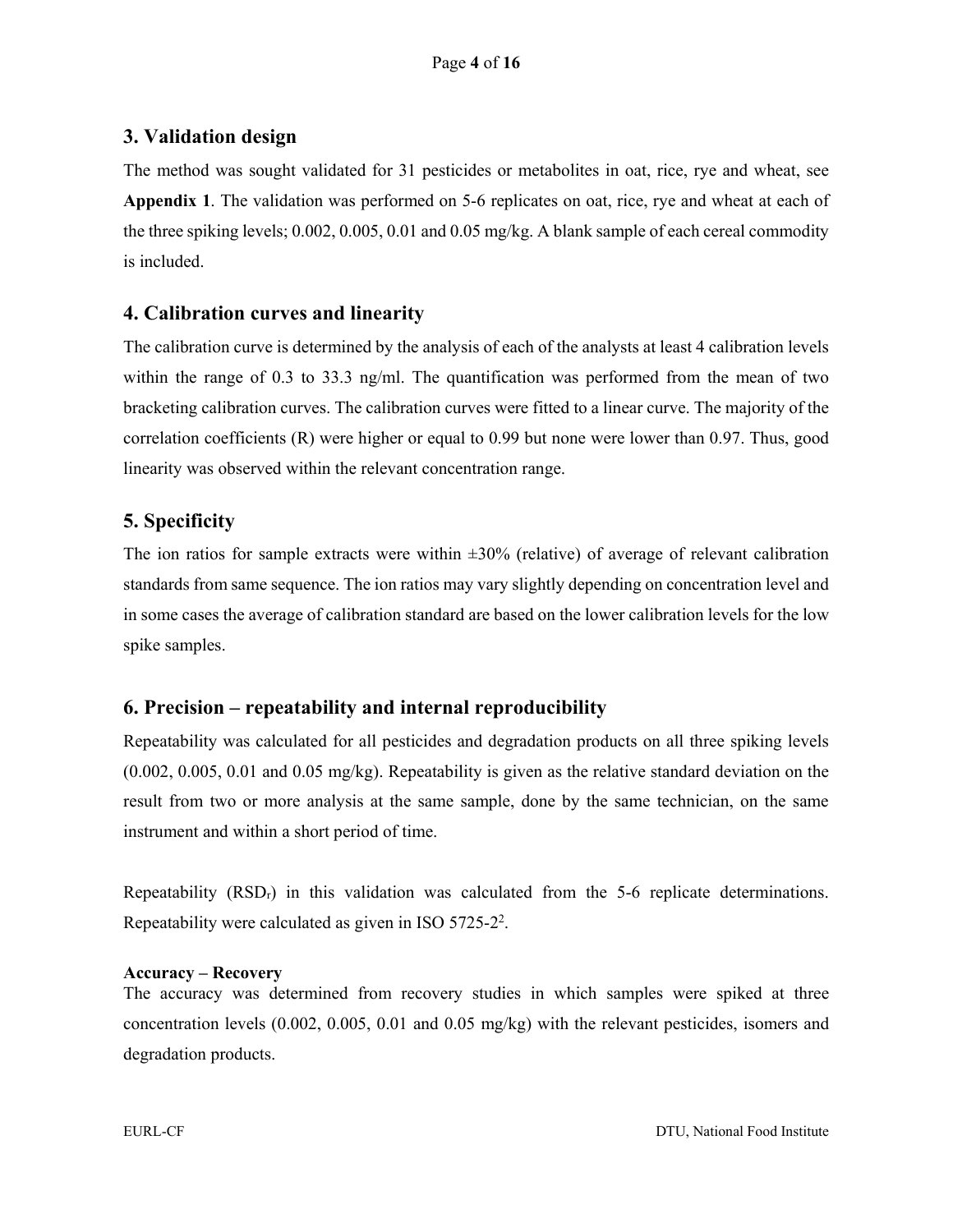#### **Robustness**

The QuEChERS method has, in connection with the development of the method, been shown to be robust by Anastassiades et al. 20031.

# **Limit of quantification, LOQ**

The quantification limits (LOQ) was determined as the lowest spike level for which the acceptance criteria (se Section 6) were meet.

# **7. Criteria for the acceptance of validation results**

For the pesticides to be accepted as validated the following criteria for precision and trueness must to be fulfilled:

1. The relative standard deviation of the repeatability should be  $\leq 20\%$ <sup>3</sup>.

2. The average relative recovery must be between 70 and 120%3.

If the above mentioned criteria have been meet, the quantification limits, LOQs is stated.

The expanded uncertainty is calculated to demonstrate that it is less than 50%. The expanded uncertainty is given by:

$$
U = \sqrt{RSD^2 + Bias^2 + (RSD^2/n)} * 2
$$

*Where RSD is the intra-laboratory uncertainty (RSDR), Bias is 100 minus the recovery, RSD2/n is the uncertainty of the bias, n is the number of recoveries included in the bias and 2 is the coverage factor corresponding to 95%* confidence level*.* 

If the expanded uncertainty is higher than 50%, the analytical results must be corrected for recovery and the combined uncertainty is then given by:

$$
U_c = \sqrt{RSD^2 + (RSD^2/n)}
$$

*Where RSD in this validation is the repeatability uncertainty (RSDr), RSD2/n is the uncertainty of the bias, n is the number of recoveries included in the bias and 2 is the coverage factor corresponding to 95%* confidence level*.*

The bias/recovery used for correction will be the bias/recoveries determined for the individual analytes during the initial validation and/or ongoing method validation. However, if it is evaluated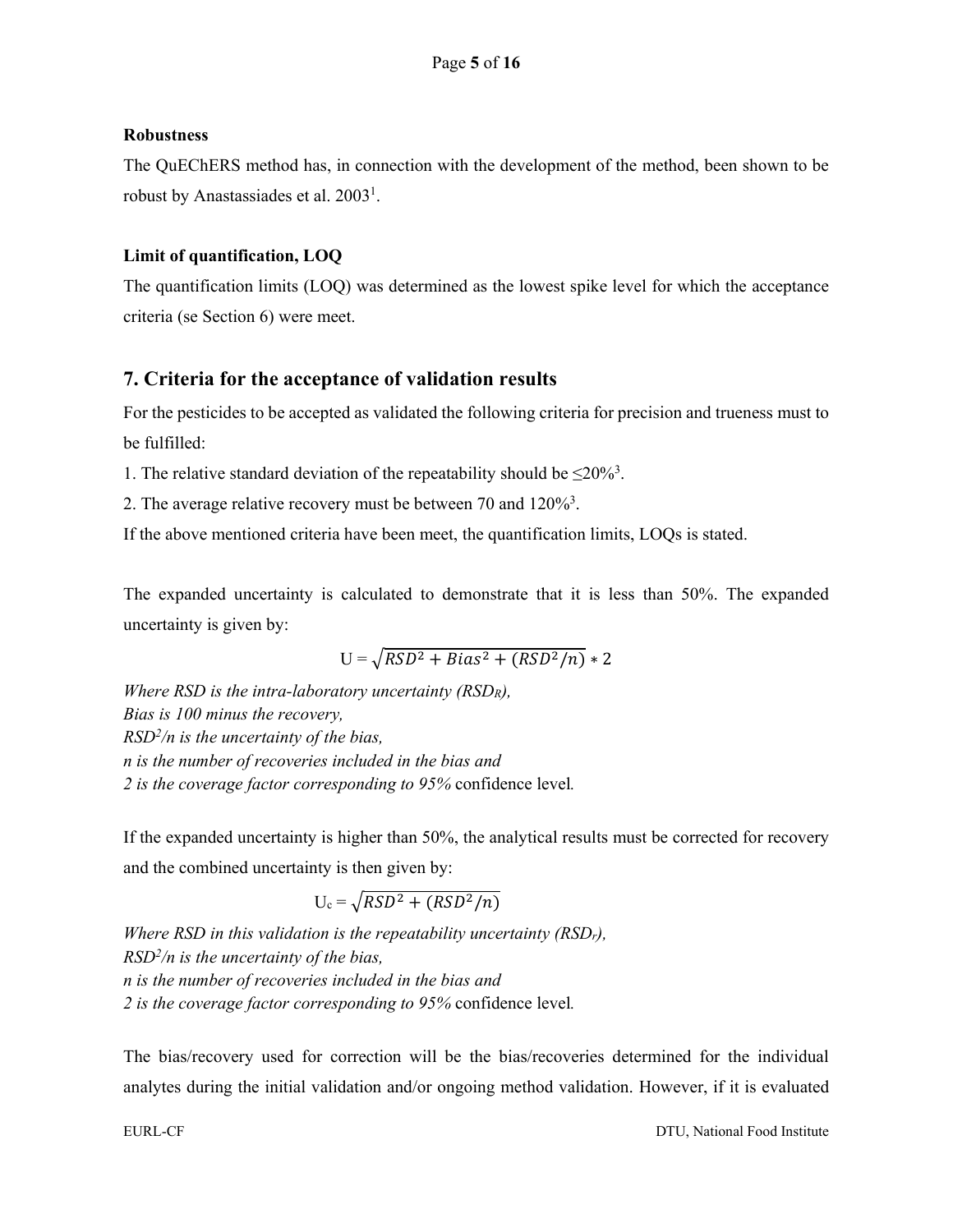that the type of sample being analysed is significantly different from the matrices employed for the method validation it is possible to correct for bias/recoveries based on recovery from spiked samples included in the analytical batch in question. However, minimum of 5 recovery samples must be included then.

The obtained results including recovery, RSD<sub>r</sub>, RSD<sub>R</sub>, expanded uncertainty (U, Uc and limit of quantification (LOQ) are presented in appendix 2.

### **8. Results and conclusion**

The validation results obtained for the 31 pesticides or metabolites using LC-MSMS and GC-MSMS are presented in appendix 2. The lowest LOQ achieved were 0.002 mg/kg for 21 compounds, 0.005 mg/kg for four compounds and 0.01 for four compounds. The majority of the combined uncertainties were lower than 50%, indicating that recovery for correction is not needed. However it has been decided at our laboratory that all results shall be corrected for recovery when possible, regardless of the expanded uncertainty and the combined uncertainty will therefore apply. Two compounds, fenpicoxamid-X12326349 and spirotetramat-cis-enol, were not successfully validated in the present study. For fenpicoxamid-X12326349 identification of precursor and product ions was not successfully and for spirotetramat-cis-enol the quantification was compromised.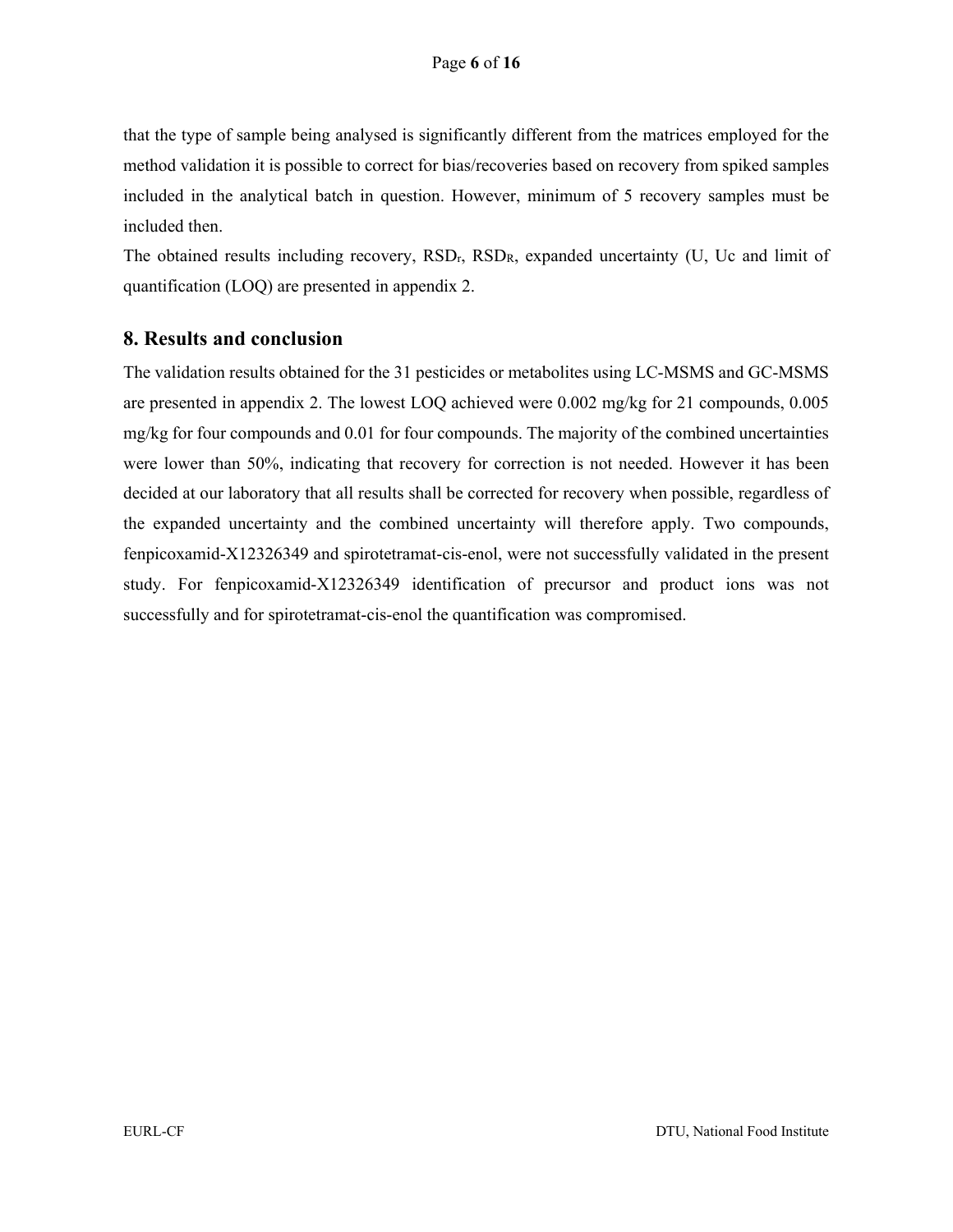# **9. References**

**1** EN 15662:2008. Foods of plant origin - Determination of pesticide residues using GC-MS and/or LC-MS/MS following acetonitrile extraction/partitioning and clean-up by dispersive SPE - QuEChERS-method

**2** ISO 5725-2:1994. Accuracy (trueness and precision) of measurement methods and results – Part2. Basic method for the determination of repeatability and reproducibility of standard measurement method. First edition. December 1994.

**3** Guidance document on analytical quality control and method validation procedures for pesticide residues and analysis in food and feed, Document SANTE/11813/2017, 21–22 November 2017 rev.0, **4** Working document on pesticides to be considered for inclusion in the national control programmes to ensure compliance with maximum residue levels of pesticides residues in and on food of plant and animal origin, European Commission, Brussels, 2017. SANCO 12745 2013 rev 11.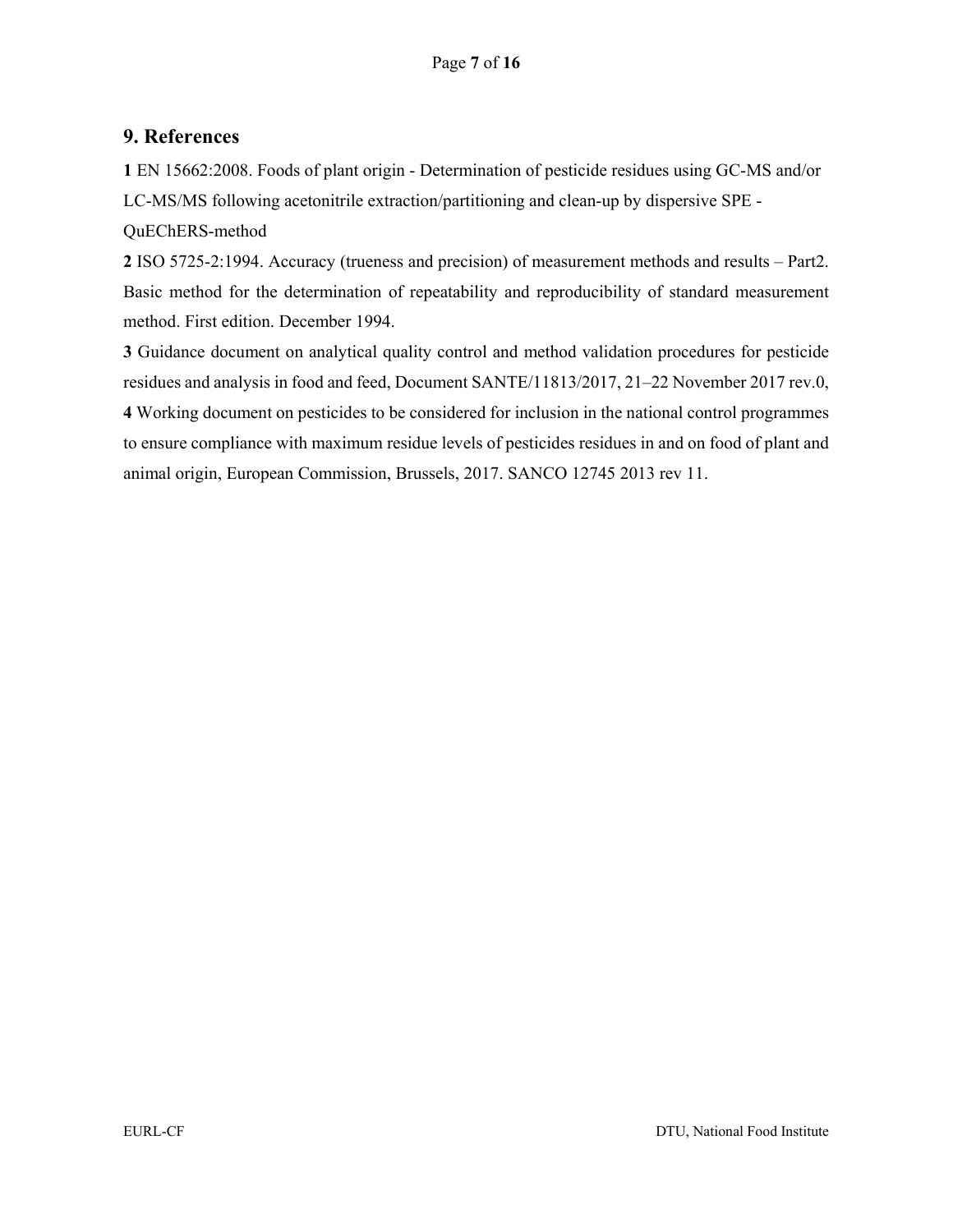| Name                  | <b>RT</b>            | <b>Parent Mass</b> | <b>Product Mass</b> | <b>Collision</b><br><b>Energy</b> |
|-----------------------|----------------------|--------------------|---------------------|-----------------------------------|
|                       | 13.34, 13.68, 14.03, |                    |                     |                                   |
| Aldimorph             | 14.18, 16.14         | 128.1              | 70.1                | 15                                |
|                       | 13.34, 13.68, 14.03, |                    |                     |                                   |
| Aldimorph             | 14.18, 16.14         | 128.1              | 110.1               | 10                                |
| <b>Bifenox</b>        | 21.97                | 172.9              | 137.9               | 16                                |
| <b>Bifenox</b>        | 21.97                | 311                | 279                 | 8                                 |
| <b>Bifenox</b>        | 21.97                | 341.1              | 281                 | 12                                |
| Clofentezine          | 22.52                | 102                | 50.9                | 12                                |
| Clofentezine          | 22.52                | 102                | 74.9                | 12                                |
| Clofentezine          | 22.52                | 137.6              | 102                 | 12                                |
| Cyhalothrin-gamma     | 22.97                | 181.1              | 152.1               | 20                                |
| Cyhalothrin-gamma     | 22.97                | 197                | 141.1               | 10                                |
| Dentaotnium-benzoate  | 22.05                | 176.1              | 103                 | 25                                |
| Dentaotnium-benzoate  | 22.05                | 176.1              | 105.1               | 15                                |
| Dentaotnium-benzoate  | 22.05                | 176.1              | 147.1               | 15                                |
| Diafenthiuron         | 18.2                 | 311.1              | 254.1               | 15                                |
| Diafenthiuron         | 18.2                 | 311.1              | 278.2               | 10                                |
| Diafenthiuron         | 18.2                 | 311.1              | 296.1               | 10                                |
| Diphenylamine         | 10.45                | 168.1              | 139                 | 38                                |
| Diphenylamine         | 10.45                | 168.1              | 167.1               | 14                                |
| Diphenylamine         | 10.45                | 169.2              | 167.1               | 22                                |
| Endrin-ketone         | 21.15                | 209                | 139.1               | 25                                |
| Endrin-ketone         | 21.15                | 245                | 173                 | 25                                |
| Endrin-ketone         | 21.15                | 280.9              | 245                 | 10                                |
| Endrin-ketone         | 21.15                | 316.9              | 281                 | 10                                |
| Fenpicoxamid          | 10.45                | 128.1              | 102.1               | 25                                |
| Fenpicoxamid          | 10.45                | 128.1              | 127.1               | 20                                |
| Fenpicoxamid          | 10.45                | 143.1              | 128.1               | 15                                |
| Florpyrauxifen-benzyl | 18.36                | 289                | 261                 | 10                                |
| Florpyrauxifen-benzyl | 18.36                | 304                | 261                 | 15                                |
| Florpyrauxifen-benzyl | 18.36                | 304                | 289                 | 10                                |
| Flupyrsulfuron-methyl | 17.43                | 299.1              | 216.1               | 20                                |
| Flupyrsulfuron-methyl | 17.43                | 299.1              | 239                 | 20                                |
| Flupyrsulfuron-methyl | 17.43                | 299.1              | 256.1               | 15                                |
| Flutianil             | 27.24                | 200.1              | 199.1               | 10                                |
| Flutianil             | 27.24                | 231.1              | 216.1               | 10                                |
| Flutianil             | 27.24                | 426                | 231.1               | 10                                |
| Mefentrifluconazole   | 22.86                | 295                | 185.1               | 25                                |
| Mefentrifluconazole   | 22.86                | 295                | 232.1               | 15                                |
| Mefentrifluconazole   | 22.86                | 340                | 320                 | 10                                |
| Methoxychlor          | 21.6                 | 227.1              | 141.1               | 32                                |
| Methoxychlor          | 21.6                 | 227.1              | 169.1               | 22                                |
| Methoxychlor          | 21.6                 | 227.1              | 212.1               | 12                                |

Page **8** of **16 Appendix 1a. MRM transitions for GC-MS/MS for compounds validated**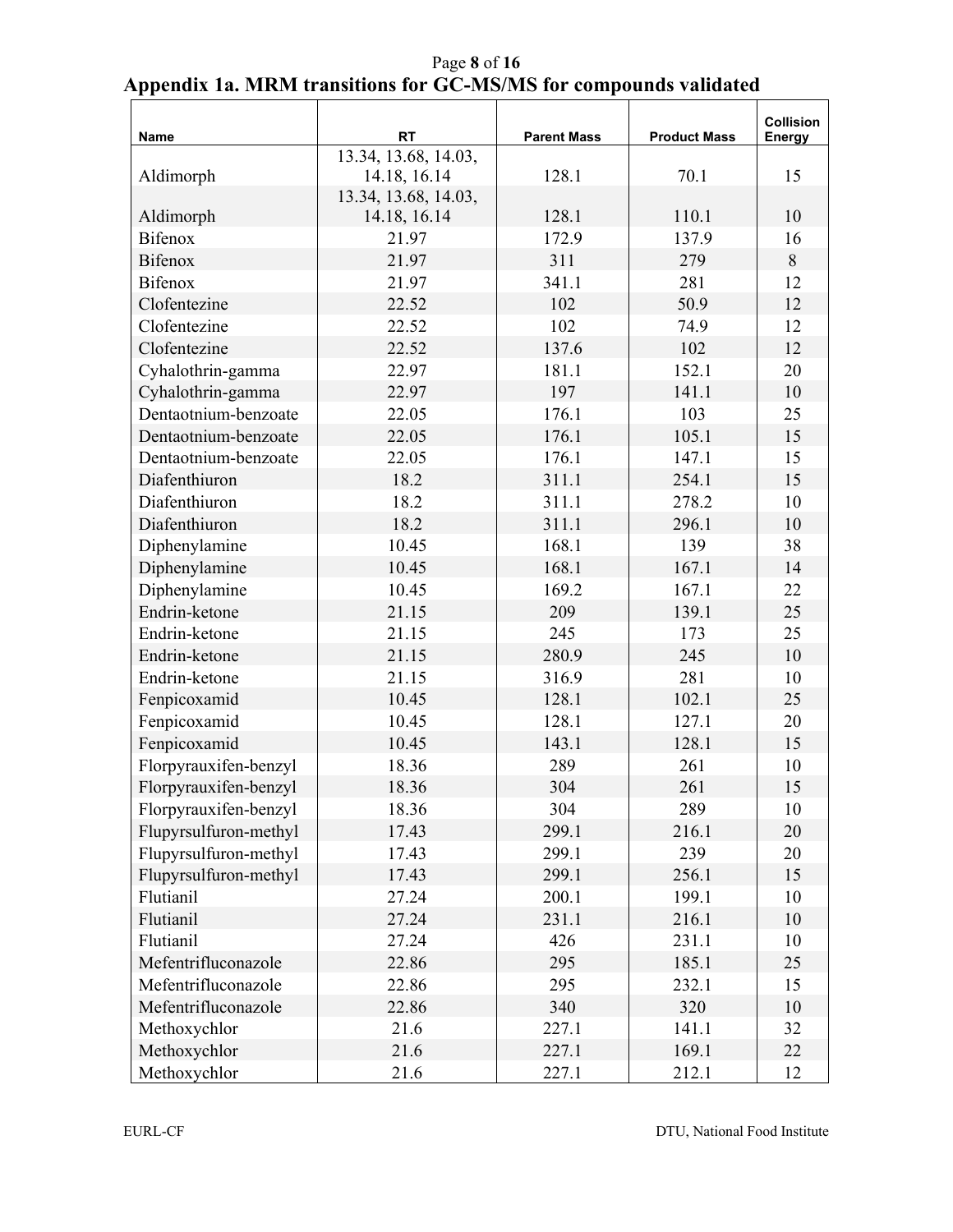| <b>Compound Name</b>    | <b>RT</b> |          |       |       | <b>ESI mode Precursor ion Product ion Collision Energy</b> |
|-------------------------|-----------|----------|-------|-------|------------------------------------------------------------|
| Aldimorph               | 5.61      | Positive | 284.5 | 98.2  | 22                                                         |
| Aldimorph               | 5.61      | Positive | 284.5 | 130.2 | 21                                                         |
| Bifenox                 | 6.62      | Positive | 359.2 | 310   | $\tau$                                                     |
| <b>Bifenox</b>          | 6.62      | Positive | 359.2 | 341.8 | $\overline{5}$                                             |
| Clethodim-sulfone(1)    | 3.62      | Positive | 392.2 | 164.1 | 21                                                         |
| Clethodim-sulfone(1)    | 3.62      | Positive | 392.2 | 300.1 | 9                                                          |
| Clethodim-sulfone(2)    | 4.88      | Positive | 392.2 | 300.1 | 9                                                          |
| Clethodim-sulfone(2)    | 4.88      | Positive | 392.2 | 208.1 | $\overline{15}$                                            |
| Clethodim-sulfoxide(1)  | 3.67      | Positive | 376.2 | 206.1 | 12                                                         |
| Clethodim-sulfoxide(1)  | 3.67      | Positive | 376.2 | 164.1 | 16                                                         |
| Clethodim-sulfoxide(1)  | 3.67      | Positive | 376.2 | 298.1 | 11                                                         |
| Cletodim-sulfoxide(2)   | 4.92      | Positive | 376.2 | 206.1 | 12                                                         |
| $Cletodim-sulfoxide(2)$ | 4.92      | Positive | 376.2 | 298.1 | 11                                                         |
| Clofentezine            | 6.52      | Positive | 303   | 138   | 11.5                                                       |
| Clofentezine            | 6.52      | Positive | 303   | 102   | 30                                                         |
| Diafenthiuron           | 7.56      | Positive | 385.3 | 278.1 | 25                                                         |
| Diafenthiuron           | 7.56      | Positive | 385.3 | 236.1 | 37                                                         |
| <b>DMST</b>             | 4.01      | Positive | 215   | 106.1 | 13                                                         |
| <b>DMST</b>             | 4.01      | Positive | 215   | 77    | 43                                                         |
| <b>DMST</b>             | 4.01      | Positive | 215   | 151   | 5                                                          |
| Ethiprole               | 5.325     | Positive | 397   | 350.8 | 16                                                         |
| Ethiprole               | 5.325     | Positive | 397   | 254.9 | 33                                                         |
| Fenamiphos-sulfoxide    | 3.89      | Positive | 337.2 | 320.1 | 5                                                          |
| Fenamiphos-sulfoxide    | 3.89      | Positive | 337.2 | 171.1 | 20                                                         |
| Fenpicoxamid            | 6.83      | Positive | 615   | 239   | 22                                                         |
| Fenpicoxamid            | 6.83      | Positive | 615   | 515.2 | 12                                                         |
| Fenpicoxamid            | 6.83      | Positive | 615   | 124.1 | 74                                                         |
| Fenpicoxamid-sulfone    | 4.80      | Positive | 325.3 | 268.9 | 11                                                         |
| Fenpicoxamid-sulfone    | 4.80      | Positive | 325.3 | 296.9 | $\overline{7}$                                             |
| Fenthion-oxon           | 4.97      | Positive | 263   | 216   | 20                                                         |
| Fenthion-oxon           | 4.97      | Positive | 263   | 231   | 30                                                         |
| Fenthion-sulfoxide      | 4.02      | Positive | 295   | 280   | 17                                                         |
| Fenthion-sulfoxide      | 4.02      | Positive | 295   | 109.2 | 26                                                         |
| Fenthion-sulfoxide      | 4.02      | Positive | 295   | 125   | 30                                                         |
| Florpyrauxifen-benzyl   | 6.60      | Positive | 439   | 91.2  | 16                                                         |
| Florpyrauxifen-benzyl   | 6.60      | Positive | 439   | 65.3  | 36                                                         |
| Flutianil               | 6.22      | Positive | 427   | 192   | 23                                                         |
| Flutianil               | 6.22      | Positive | 427   | 411   | 19                                                         |
| Flutianil               | 6.22      | Positive | 427   | 132   | 45                                                         |
| Formetanate             | 1.72      | Positive | 222   | 46.2  | 28                                                         |
| Formetanate             | 1.72      | Positive | 222   | 165.1 | 10                                                         |
| Hymexazol               | 1.88      | Positive | 100   | 54    | 12                                                         |
| Hymexazol               | 1.88      | Positive | 100   | 43    | 27                                                         |
| Lufenuron               | 7.18      | Negative | 511   | 176.7 | 30                                                         |
| Lufenuron               | 7.18      | Negative | 511   | 328.4 | 20                                                         |

# **Appendix 1b. MRM transitions for LC-MS/MS for compounds validated.**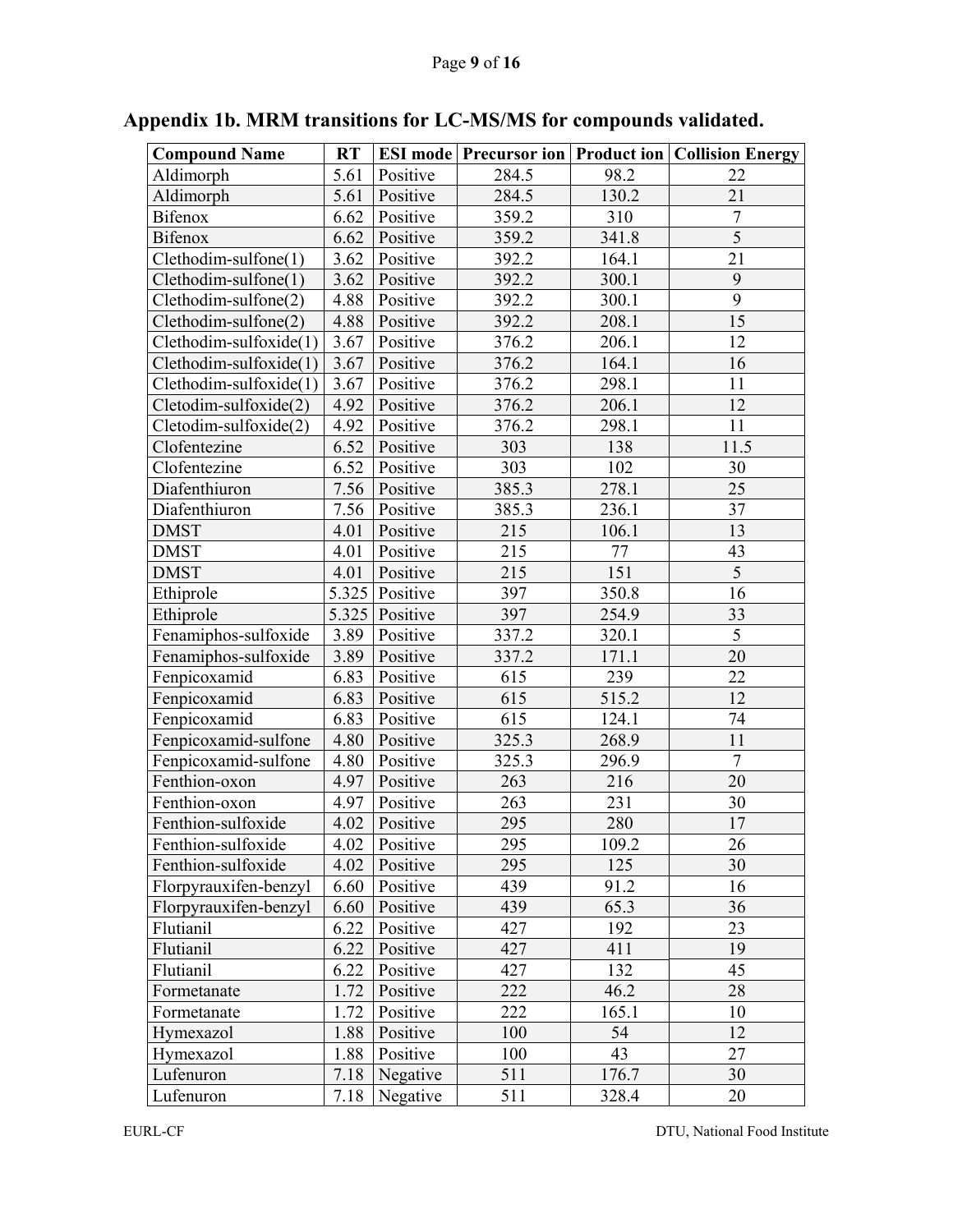Page **10** of **16**

| Mefentrifluconazole | 6.42 | Positive | 398.1 | 70.3  | 17   |
|---------------------|------|----------|-------|-------|------|
| Mefentrifluconazole | 6.42 | Positive | 398.1 | 182   | 25   |
| Methomyl            | 2.16 | Positive | 163   | 106   | 9.5  |
| Methomyl            | 2.16 | Positive | 163   | 88    | 8    |
| Monocrotophos       | 2.24 | Positive | 224   | 127   | 12.5 |
| Monocrotophos       | 2.24 | Positive | 224   | 193   | 7.5  |
| Monocrotophos       | 2.24 | Positive | 224   | 98    | 10   |
| Oxathiapiprolin     | 5.44 | Positive | 540.3 | 500.1 | 21   |
| Oxathiapiprolin     | 5.44 | Positive | 540.3 | 163   | 39   |
| Oxathiapiprolin     | 5.44 | Positive | 540.3 | 167   | 24   |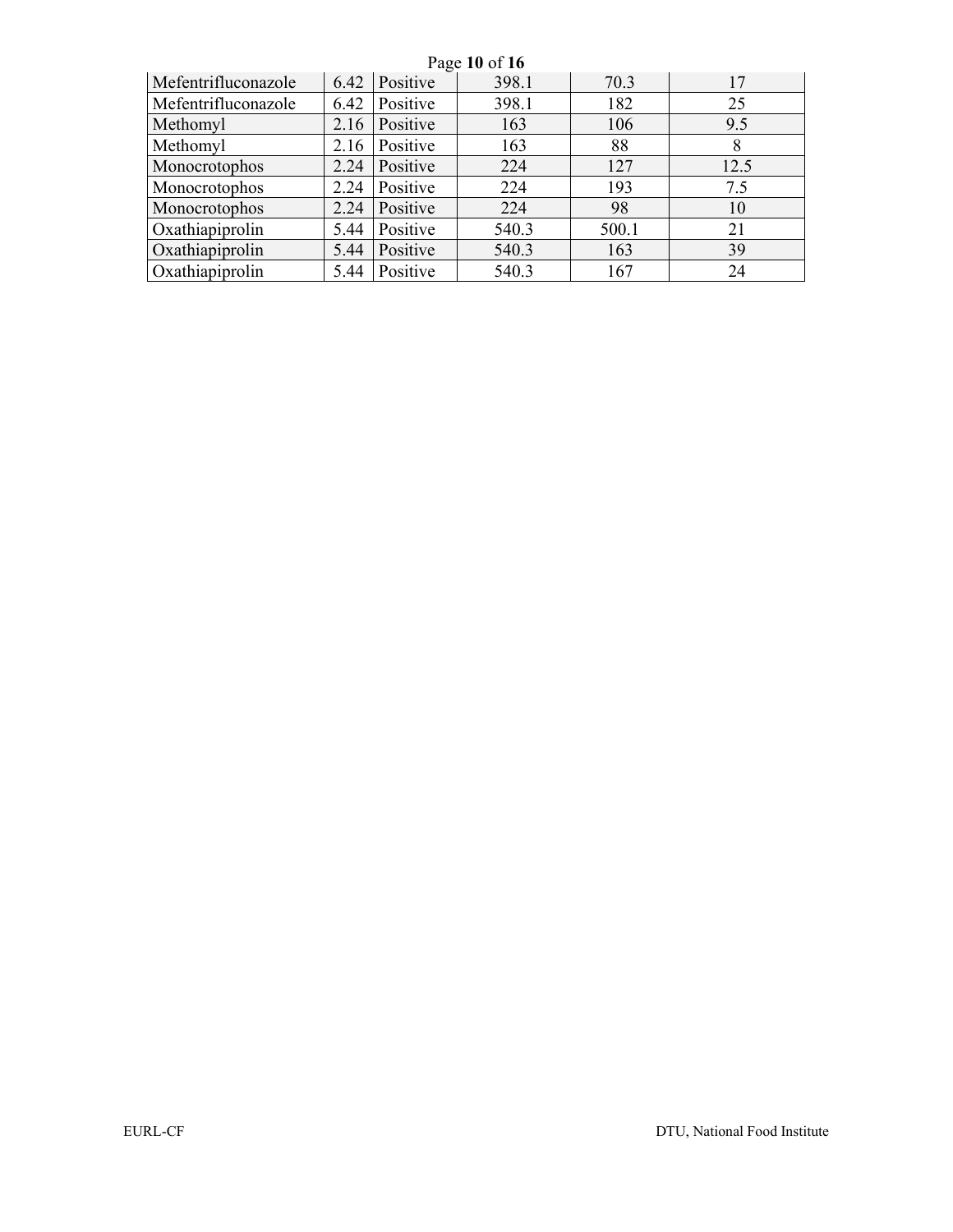# Page **11** of **16**

# **Appendix 2. Recoveries, repeatability (RSDr), internal reproducibility (RSDR), expanded uncertainty (U) and Limit of Quantification (LOQ) for pesticides validated on four cereal commodities, oat, rice, rye and wheat using QuEChERS.**  *Red numbers indicate that the recovery is not 70-120% recovery or that RSD is above 20% RSD.*

|                 |                               |                |                | Spike level 0.002 mg/kg |        |     |                |                | Spike level 0.005 mg/kg       |        |     |                |        | Spike level 0.01 mg/kg |        |     |                            | Spike level 0.05 mg/kg |                 |           |                |            |
|-----------------|-------------------------------|----------------|----------------|-------------------------|--------|-----|----------------|----------------|-------------------------------|--------|-----|----------------|--------|------------------------|--------|-----|----------------------------|------------------------|-----------------|-----------|----------------|------------|
|                 | Compound                      | Recov<br>ery % | RSD,<br>%      | $RSD_R$<br>%            | U<br>% | Cu% | Recov<br>ery % | $\%$           | $RSD_r$ RSD <sub>R</sub><br>℅ | U<br>% | Cu% | Recov<br>ery % | %      | $RSD_r$ , $RSD_R$<br>% | U<br>% | Cu% | <b>Recov RSDr</b><br>ery % | $\%$                   | $RSD_R$<br>$\%$ | U<br>$\%$ | Cu%            | <b>LOQ</b> |
| LC <sup>1</sup> | Aldicarb                      | 104            | 8              | 12                      | 25     | 12  | 98             | 20             | 22                            | 45     | 22  | 105            | 19     | 20                     | 42     | 20  | 104                        | 13                     | 20              | 41        | 20             | 0.002      |
|                 | <b>GC</b> Aldimorph           | 96             | 3              | 16                      | 33     | 16  | 86             | 3              | 9                             | 34     | 9   | 87             | 3      | 10                     | 33     | 10  | 91                         | 3                      | 6               | 23        | $\overline{7}$ | 0.002      |
|                 | LC Aldimorph                  | 102            | 13             | 16                      | 33     | 17  | 101            | 8              | 21                            | 44     | 22  | 93             | 15     | 24                     | 50     | 24  | 101                        | 14                     | 16              | 33        | 17             | 0.002      |
|                 | <b>GC</b> Bifenox             | 82             | 12             | 11                      | 44     | 12  | 75             | 13             | 19                            | 63     | 20  | 76             | $\tau$ | 20                     | 63     | 21  | 87                         | 5                      | 19              | 47        | 20             | 0.002      |
| <b>LC</b>       | Clethodim-sulfone             | 107            | 12             | 20                      | 42     | 20  | 109            | 11             | 14                            | 33     | 14  | 106            | 18     | 17                     | 36     | 17  | 110                        | 16                     | 15              | 37        | 16             | 0.002      |
| <b>LC</b>       | Cletodim-sulfoxide            | 105            | 14             | 19                      | 40     | 19  | 107            | 14             | 17                            | 38     | 18  | 109            | 19     | 19                     | 43     | 19  | 114                        | 14                     | 19              | 48        | 19             | 0.002      |
|                 | <b>GC</b> Clofentezine        |                |                |                         |        |     | 73             | 14             | 19                            | 66     | 19  | 73             | 8      | 19                     | 66     | 20  | 81                         | 6                      | 20              | 57        | 21             | 0.005      |
|                 | LC Clofentezine               | 115            | 10             | 18                      | 48     | 18  | 108            | 8              | 15                            | 34     | 15  | 104            | 12     | 18                     | 37     | 18  | 108                        | 8                      | 19              | 41        | 19             | 0.002      |
|                 | GC Cyhalothrin-gamma          |                |                |                         |        |     | 107            | $\overline{7}$ | 15                            | 34     | 15  | 104            | 10     | 20                     | 42     | 21  | 102                        | 5                      | 17              | 36        | 18             | 0.005      |
|                 | <b>GC</b> Denatonium-benzoate | 127            | 15             | 20                      | 68     | 21  | 120            | 13             | 18                            | 54     | 18  | 101            | 8      | 16                     | 33     | 16  | 97                         | 3                      | 14              | 30        | 15             | 0.005      |
|                 | <b>GC</b> Diafenthiuron       |                |                |                         |        |     |                |                |                               |        |     | 49             | 6      | 15                     | 106    | 15  | 62                         | 3                      | 16              | 83        | 16             | 0.002      |
|                 | LC Diafenthiuron              | 52             | 12             | 53                      | 145    | 55  | 57             | 14             | 58                            | 149    | 61  | 70             | 18     | 31                     | 88     | 32  | 96                         | 9                      | 9               | 20        | 9              | 0.05       |
|                 | <b>GC</b> Diphenylamine       | 69             | 5              | 11                      | 67     | 12  | 75             | 4              | 8                             | 54     | 9   | 78             | 6      | 19                     | 59     | 19  | 92                         | 3                      | 6               | 20        | $\overline{7}$ | 0.01       |
|                 | LC DMST                       | 115            | $\overline{7}$ | 19                      | 48     | 19  | 121            | 9              | 19                            | 58     | 20  | 121            | 17     | 22                     | 62     | 22  | 106                        | 10                     | 19              | 40        | 19             | 0.002      |
|                 | <b>GC</b> Endrin-ketone       | 103            | $\overline{7}$ | 7                       | 17     | 8   | 96             | $\overline{4}$ | 20                            | 42     | 21  | 96             | 3      | 13                     | 28     | 14  | 97                         | 3                      |                 | 15        | $\tau$         | 0.002      |
|                 | LC Ethiprole                  | 120            | 5              | 29                      | 72     | 30  | 97             | 9              | 18                            | 37     | 18  | 94             | 12     | 14                     | 31     | 14  | 107                        | 15                     | 17              | 36        | 17             | 0.005      |
|                 | LC Fenamiphos-sulfoxide       | 119            | 13             | 19                      | 55     | 19  | 105            | 14             | 20                            | 42     | 21  | 106            | 12     | 20                     | 43     | 20  | 99                         | 16                     | 23              | 48        | 24             | 0.002      |
|                 | <b>GC</b> Fenpicoxamid        |                |                |                         |        |     |                |                |                               |        |     |                |        |                        |        |     | 91                         | 6                      | 17              | 39        | 17             | 0.05       |
|                 | LC Fenpicoxamid               | 102            | 11             | 17                      | 36     | 18  | 102            | 10             | 13                            | 27     | 13  | 99             | 15     | 18                     | 36     | 18  | 106                        | 12                     | 13              | 30        | 14             | 0.002      |
|                 | LC Fensulfothion-sulfone      | 102            | 10             | 18                      | 36     | 18  | 102            | 14             | 20                            | 41     | 20  | 103            | 17     | 20                     | 42     | 21  | 105                        | 15                     | 21              | 44        | 21             | 0.002      |
|                 | LC Fenthion-oxon              | 98             | 9              | 13                      | 26     | 13  | 99             | $\overline{7}$ | 14                            | 29     | 15  | 100            | 14     | 15                     | 32     | 16  | 101                        | 11                     | 14              | 28        | 14             | 0.002      |
|                 | LC Fenthion-sulfoxide         | 133            | 7              | 23                      | 82     | 24  | 125            | 19             | 26                            | 74     | 27  | 132            | 10     | 19                     | 75     | 19  | 106                        | 11                     | 17              | 37        | 18             | 0.01       |

EURL-CF DTU, National Food Institute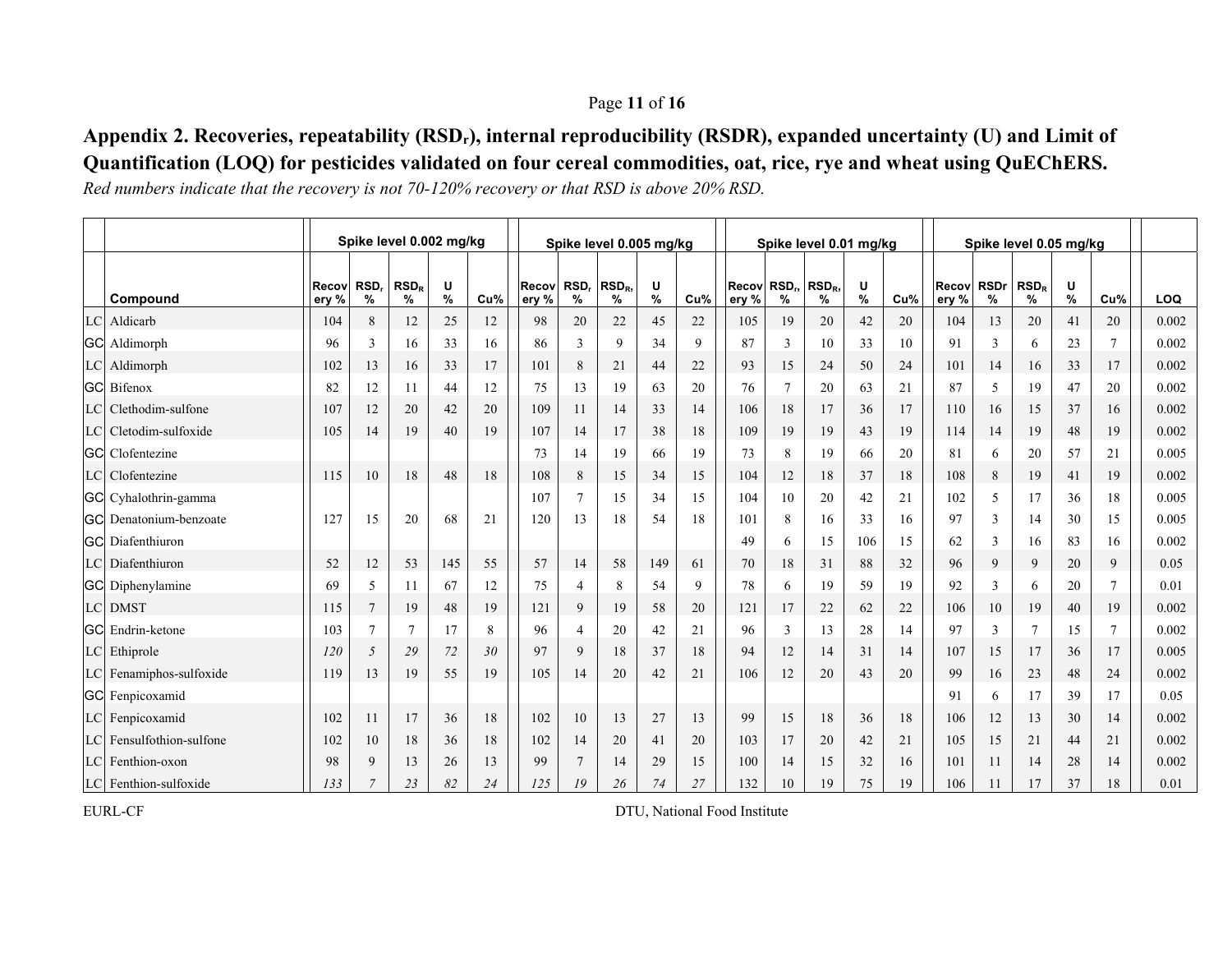| Page 12 of 16 |
|---------------|
|---------------|

|     |                          |                                             |    | Spike level 0.002 mg/kg |        |     |                       |             | Spike level 0.005 mg/kg         |        |     |       |              | Spike level 0.01 mg/kg                           |        |     |                |                  | Spike level 0.05 mg/kg |        |              |       |
|-----|--------------------------|---------------------------------------------|----|-------------------------|--------|-----|-----------------------|-------------|---------------------------------|--------|-----|-------|--------------|--------------------------------------------------|--------|-----|----------------|------------------|------------------------|--------|--------------|-------|
|     | Compound                 | <b>Recov RSD, RSD</b> <sub>R</sub><br>ery % | %  | %                       | U<br>% | Cu% | <b>Recov</b><br>ery % | %           | $RSD_r$ RSD <sub>R</sub> ,<br>% | U<br>% | Cu% | ery % | %            | Recov RSD <sub>r</sub> , RSD <sub>R</sub> ,<br>% | U<br>% | Cu% | Recov<br>ery % | <b>RSDr</b><br>% | $RSD_R$<br>%           | U<br>% | Cu%          | LOQ   |
|     | GC Florpyrauxifen-benzyl |                                             |    |                         |        |     | 88                    | 13          | 14                              | 37     | 14  | 104   | 8            |                                                  | 20     | 9   | 116            |                  | 13                     | 42     | 14           | 0.005 |
|     | LC Florpyrauxifen-benzyl | 106                                         | 8  | 12                      | 28     | 12  | 109                   | 8           | 14                              | 35     | 15  | 105   | 16           | 19                                               | 39     | 19  | 109            | $\overline{7}$   | 14                     | 33     | 14           | 0.002 |
|     | GC Flupyrsulfuron-methyl | 118                                         | 16 | 20                      | 55     | 21  | 96                    | 10          | 19                              | 40     | 20  | 89    | 5            | 20                                               | 47     | 21  | 89             | 5                | 18                     | 44     | 19           | 0.002 |
|     | <b>GC</b> Flutianil      | 97                                          |    | 8                       | 18     | 9   | 95                    | 4           | 10                              | 23     | 10  | 104   | 3            | 12                                               | 26     | 12  | 103            | $\overline{2}$   | 5                      | 13     | 6            | 0.002 |
|     | LC Flutianil             | 110                                         | 10 | 12                      | 32     | 12  | 108                   | $\mathbf Q$ | 15                              | 35     | 15  | 108   | 15           | 16                                               | 37     | 16  | 111            | $\tau$           | 10                     | 31     | 10           | 0.002 |
|     | LC Formetanate           | 72                                          | 16 | 20                      | 70     | 21  | 72                    | 12          | 17                              | 66     | 17  | 85    | $\mathbf{r}$ | 15                                               | 43     | 16  | 88             | 10               | 16                     | 40     | 16           | 0.002 |
|     | LC Hymexazol             |                                             |    |                         |        |     |                       |             |                                 |        |     | 90    | 15           | 15                                               | 37     | 15  | 94             | 10               | 14                     | 30     | 14           | 0.01  |
| LCI | Lufenuron                |                                             |    |                         |        |     |                       |             |                                 |        |     | 118   | 12           | 40                                               | 90     | 41  | 72             | 29               | 44                     | 106    | 45           | 0.01  |
|     | GC Mefentrifluconazole   | 104                                         | 6  | $\mathbf{r}$            | 18     | 8   | 107                   | 4           | 14                              | 31     | 14  | 107   | 4            |                                                  | 23     | 9   | 104            | 3                | $\mathbf Q$            | 19     | 9            | 0.002 |
|     | LC Mefentrifluconazole   | 98                                          | 11 | 23                      | 47     | 23  | 100                   |             | 19                              | 39     | 20  | 99    | 13           | 20                                               | 41     | 20  | 106            | 9                | 15                     | 33     | 15           | 0.005 |
|     | LC Methomyl              | 122                                         | 9  | 12                      | 51     | 12  | 119                   | 16          | 19                              | 55     | 20  | 105   | 15           | 17                                               | 36     | 17  | 91             | 17               | 23                     | 50     | 23           | 0.005 |
|     | <b>GC</b> Methoxychlor   | 72                                          | 9  | 15                      | 64     | 15  | 77                    | 6           | 6                               | 47     | 6   | 83    | 4            | 8                                                | 38     | 8   | 93             |                  |                        | 20     | $\mathbf{r}$ | 0.002 |
|     | LC Monocrotophos         | 112                                         | 10 | 11                      | 33     | 11  | 113                   | 14          | 19                              | 46     | 19  | 117   | 12           | 16                                               | 46     | 16  | 100            | 13               | 18                     | 37     | 18           | 0.002 |
|     | LC Oxathiapiprolin       | 103                                         | 14 | 18                      | 38     | 19  | 104                   | 16          | 20                              | 41     | 20  | 106   | 17           | 20                                               | 42     | 20  | 113            |                  | 18                     | 46     | 19           | 0.002 |

EURL-CF DTU, National Food Institute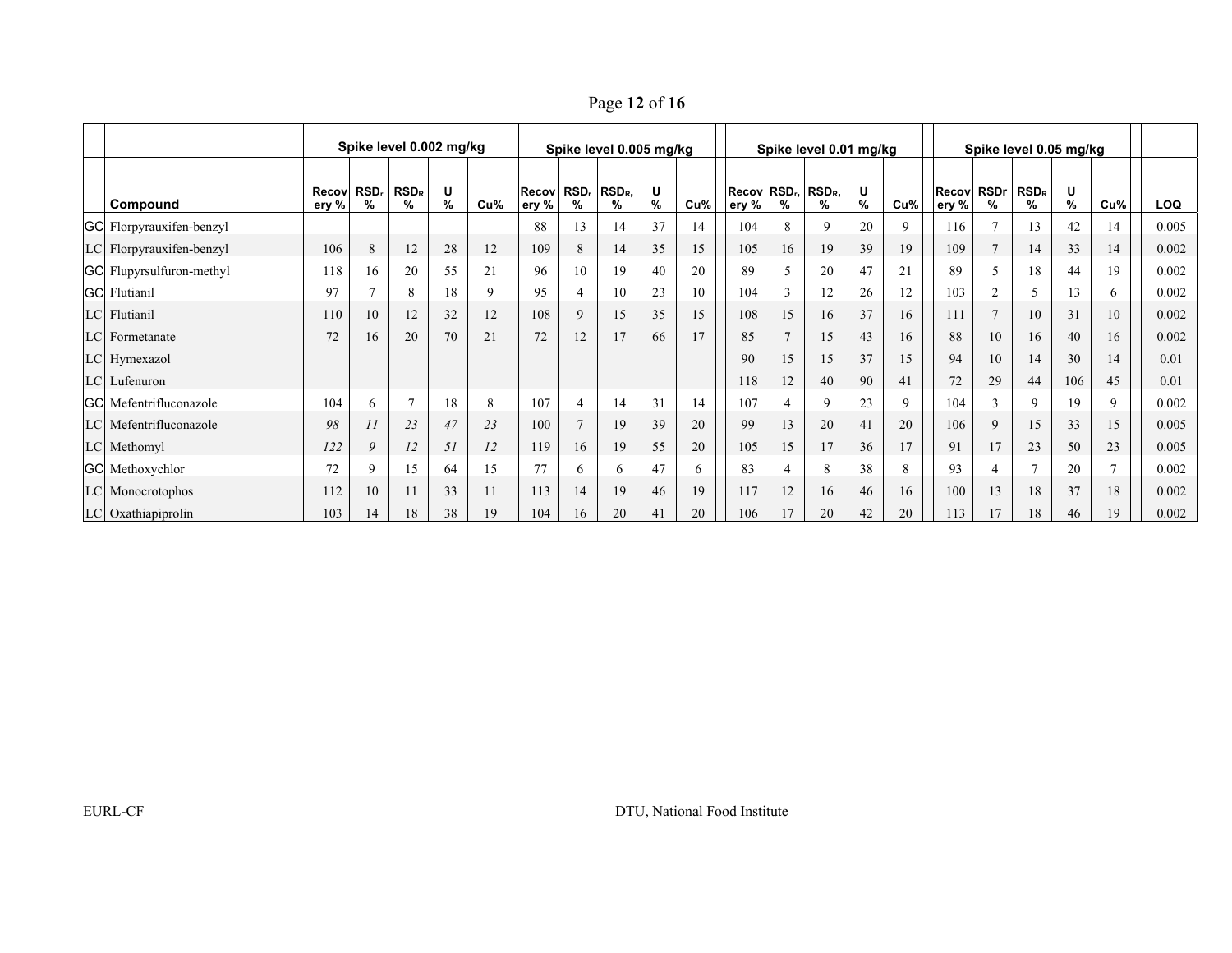Page **13** of **16**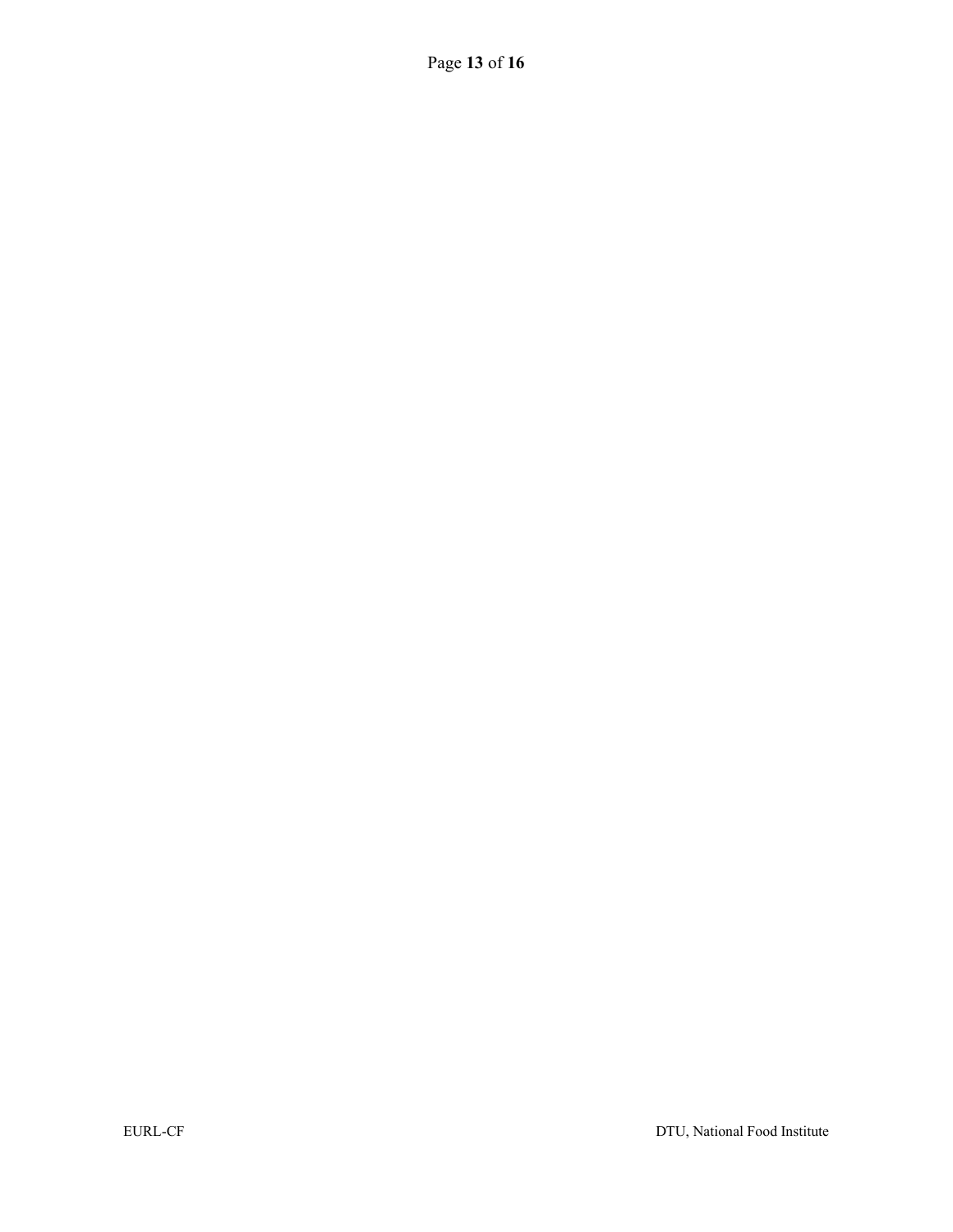# Page **14** of **16**

# **Appendix 3. List of compounds included in the validation study including reason for inclusion.**

| Compound            | Reason for including in validation study 2019                                                                                                            |
|---------------------|----------------------------------------------------------------------------------------------------------------------------------------------------------|
|                     |                                                                                                                                                          |
| Aldicarb            | On EU MACP. Lower LOQs to be tested.                                                                                                                     |
|                     | was detected in several screening analysis of FVST 2017 samples in sweet pepper and grape sample and was formerly used as a fungicide for the            |
| Aldimorph           | control of powdery mildew in cereal crops in EU but is no longer authorized.                                                                             |
| <b>Bifenox</b>      | Authorized in EU and used for cereals                                                                                                                    |
|                     |                                                                                                                                                          |
| Clethodim-sulfone   | proposed included in the residue for clethodim by Reasoned opinion of 2018                                                                               |
|                     |                                                                                                                                                          |
| Clethodim-sulfoxide | proposed included in the residue for clethodim by Reasoned opinion of 2018                                                                               |
|                     |                                                                                                                                                          |
| Clofentezine        | On EU MACP. Lower LOQs to be tested.                                                                                                                     |
| Cyhalothrin-gamma   | Relevant for baby food and mentioned in the working document (sanco 12745 2013 rev 11).                                                                  |
|                     | Support on appropriate LOQ/LOD. REGULATION (EU) 2019/973. Not authorized for food commodities therefore MRL should be set in Annex II to                 |
| Denatonium-benzoate | Regulation (EC) No 396/2005 at the specific LOD.                                                                                                         |
| Diafenthiuron       | In working document (sanco 12745 2013 rev 11)                                                                                                            |
| Diphenylamine       | On EU MACP. Lower LOQs to be tested.                                                                                                                     |
|                     | Part of residue definition for tolylfluanid which is not authorized in EU, but is relevant for use on cereals outside EU and possible illegal use. Lower |
| <b>DMST</b>         | LOQs to be tested.                                                                                                                                       |
|                     |                                                                                                                                                          |
| Endrin-ketone       | Endrin-keton (delta-ketoendrin) relevant for products of animals origin (sanco 12745 2013 rev 11) and feed as part of the residue definition for Endrin  |
|                     |                                                                                                                                                          |
| Ethiprole           | Never notified and authorized in the EU though an application for setting MRL for import tolerance in rice was active in 2019                            |
|                     | Fenamiphos-sulfoxide   Fenamiphos is in the EU MACP and fenamiphos-sulfoxide is part of the residue definition. Lower LOQs to be tested.                 |

EURL-CF DTU, National Food Institute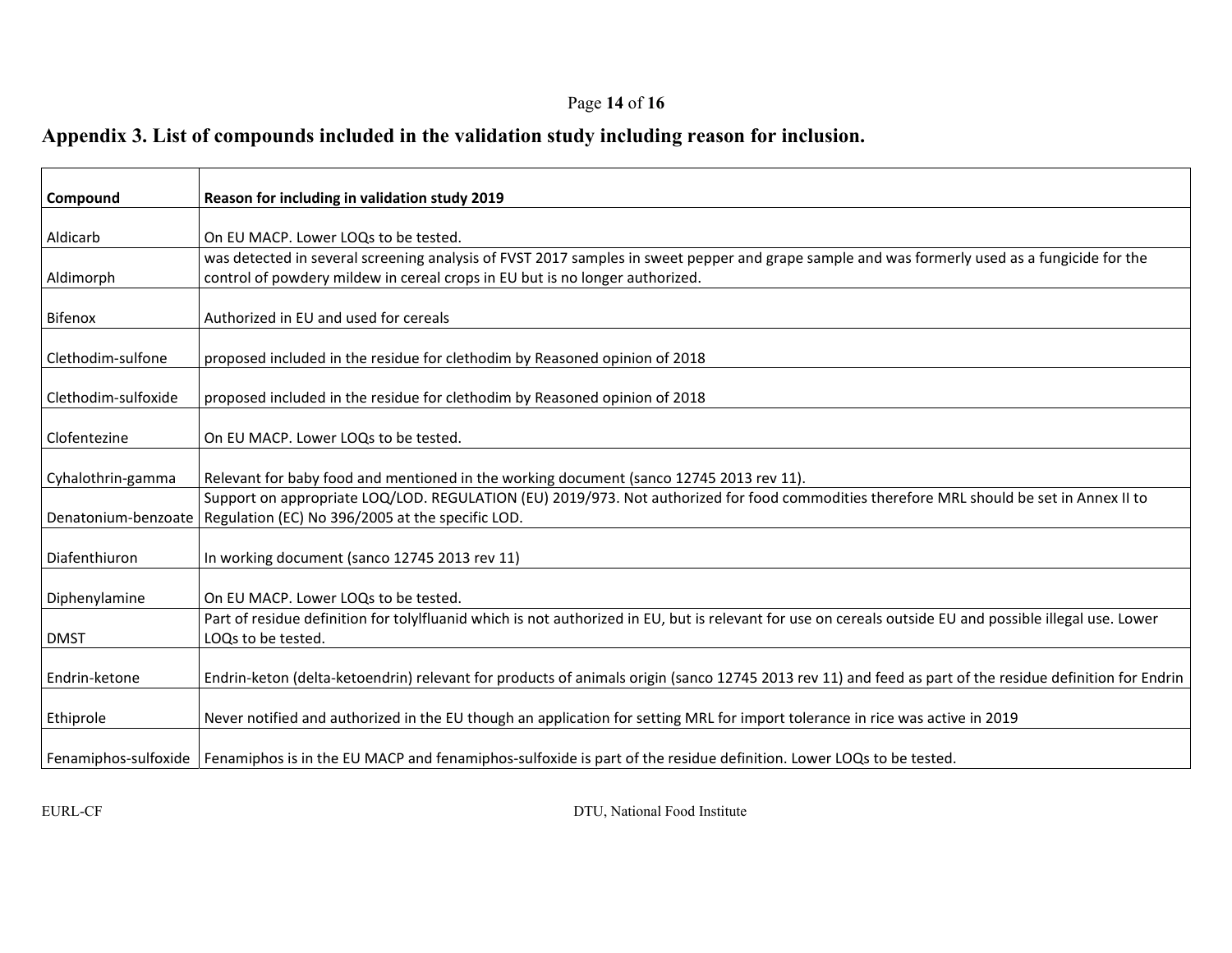| Page 15 of 16 |  |  |  |
|---------------|--|--|--|
|---------------|--|--|--|

| Fenpicoxamid          | In working document (sanco 12745 2013 rev 11)                                                                                                                                                                                                                              |
|-----------------------|----------------------------------------------------------------------------------------------------------------------------------------------------------------------------------------------------------------------------------------------------------------------------|
| Fensulfothion-sulfone | Relevant for baby food                                                                                                                                                                                                                                                     |
| Fenthion-oxon         | Fenthion is on EU MACP and fenthion-oxon is part of the residue definition. Lower LOQs to be tested.                                                                                                                                                                       |
| Fenthion-sulfoxide    | Fenthion is on EU MACP and fenthion-sulfoxide is part of the residue definition. Lower LOQs to be tested.                                                                                                                                                                  |
| Florpyrauxifen-benzyl | New active substance                                                                                                                                                                                                                                                       |
| Flupyrsulfuron-methyl | Not authorized in EU. It is a post-emergent cereal herbicide designed for the control of problem grass weeds. The EU authorizations was withdrawn<br>because it was suspected to be carcinogenic. Relevant to include in cases of unauthorized uses.                       |
| Flutianil             | New active ingredient under EFSA evaluation.                                                                                                                                                                                                                               |
| Formetanate           | On the EU MACP. An LOQ of 0.05 mg/kg was achieved at previous validation and it will be tested whether a lower LOQ can be achieved.                                                                                                                                        |
| Hymexazol             | Information on LOQ requested in connection with art. 12. An LOQ of 0.05 mg/kg was achieved previously and it will be tested whether a lower LOQ<br>will be tested.                                                                                                         |
| Lufenuron             | On EU MACP                                                                                                                                                                                                                                                                 |
| Mefentrifluconazole   | Mefentrifluconazole is a relatively new conazole fungicide used to control disease on cereals. MRL application on 15/10-18.                                                                                                                                                |
| Methomyl              | On EU MACP                                                                                                                                                                                                                                                                 |
| Methoxychlor          | On EU MACP for products of animal origin. Is not authorized in EU but may illegally be used For use as insecticide on beef cattle, dairy cattle, goats,<br>sheep, and swine and for spray treatment of barns, grain bins, mushroom houses, and other agricultural premises |
| Monocrotophos         | On EU MACP. Lower LOQs to be tested.                                                                                                                                                                                                                                       |
| Oxathiapiprolin       | In working document (sanco 12745 2013 rev 11)                                                                                                                                                                                                                              |